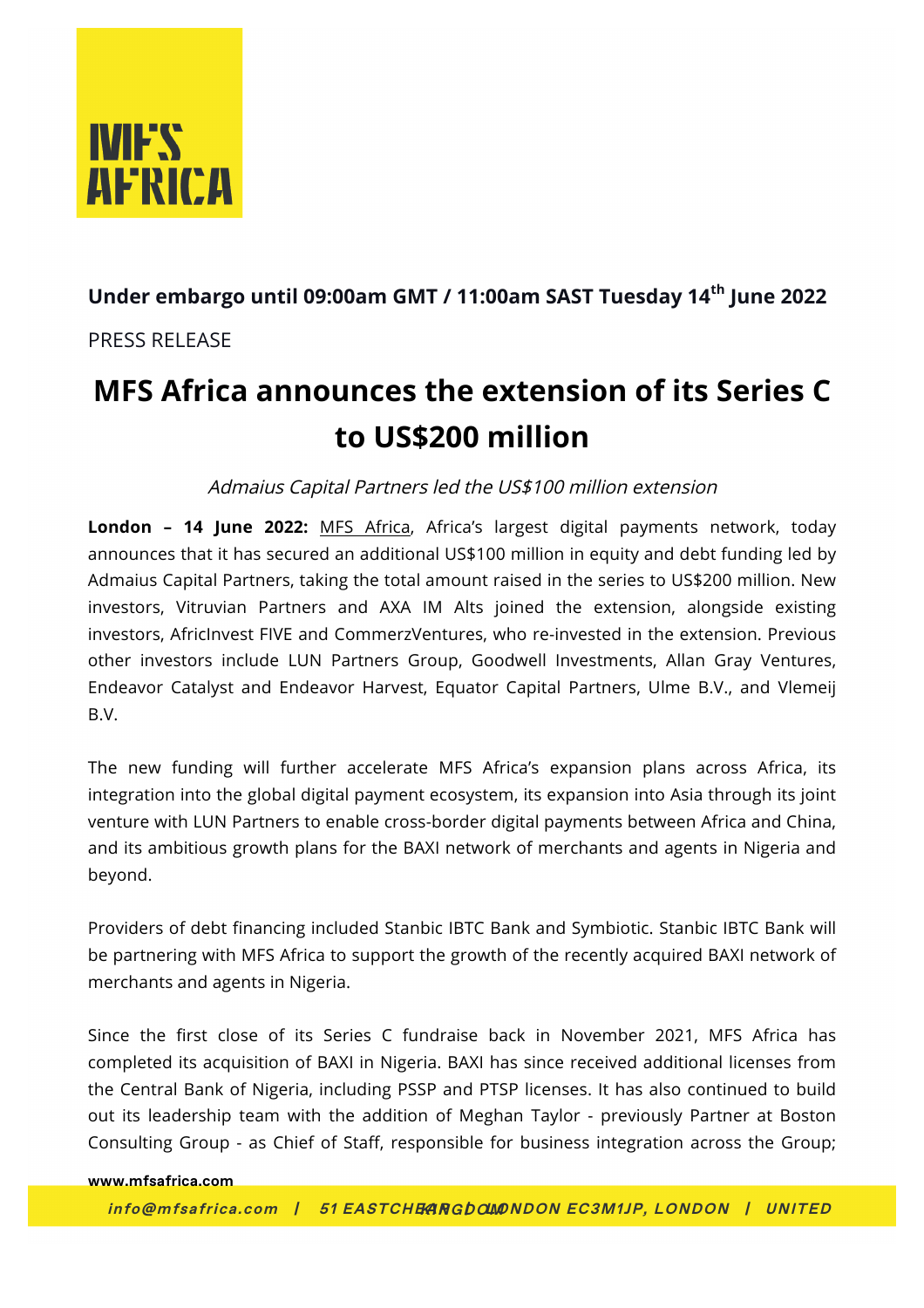# **IVIF'S AFRICA**

and most recently, Julian Adkins - previously Africa CFO at Millicom (Tigo) - who has been appointed as Group Chief Financial Officer. Last week, MFS Africa announced its acquisition of Global Technology Partners (GTP) which will accelerate its offering of card connectivity to mobile money users.

Dare Okoudjou, founder and CEO of MFS Africa, commented, "With this US\$100 million extension of our Series C fundraise we are thrilled to have the support of world-class investors Admaius, Vitruvian and AXA IM Alts, and for the continued support of existing investors, on our journey to making borders matter less when it comes to payments. The strength of our business model is grounded on building a lasting digital infrastructure that unleashes and simplifies economic activities across the continent through any-to-any interoperability. Our multiple initiatives and solutions are providing access to Africans, at home and in the diaspora. We are building MFS Africa into a safe, sound, scalable and high impact pan-African payment infrastructure that will facilitate Africa's rapidly growing commerce, both now and in the future."

Marlon Chigwende, Managing Partner of Admaius Capital Partners, said: "What drew us to this deal is the quality of the team that Dare has assembled; it is outstanding. As an Africa focused private equity house investing in high impact sectors that drive social and economic transformation, our investment in MFS Africa is exactly what our existing investors are looking for, namely well managed, fast-growing, market leaders empowering financial connectivity and inclusion across the African continent."

Joe O'Mara, Partner of Vitruvian Partners, said: "At Vitruvian Partners, our mission is to support the most ambitious and talented entrepreneurs and high growth companies to achieve their goals. We are delighted to be making our first investment in the continent with MFS Africa, and we believe that Dare and his team have built the foundations for a transformational business with strong long-term growth prospects."

Jonathan Dean, Head of Impact Investing at AXA IM Alts, commented: "We are thrilled to invest in MFS Africa's mission of accelerating digital financial inclusion, as this directly contributes to our broader impact goals of improving financial connectivity and reducing inequalities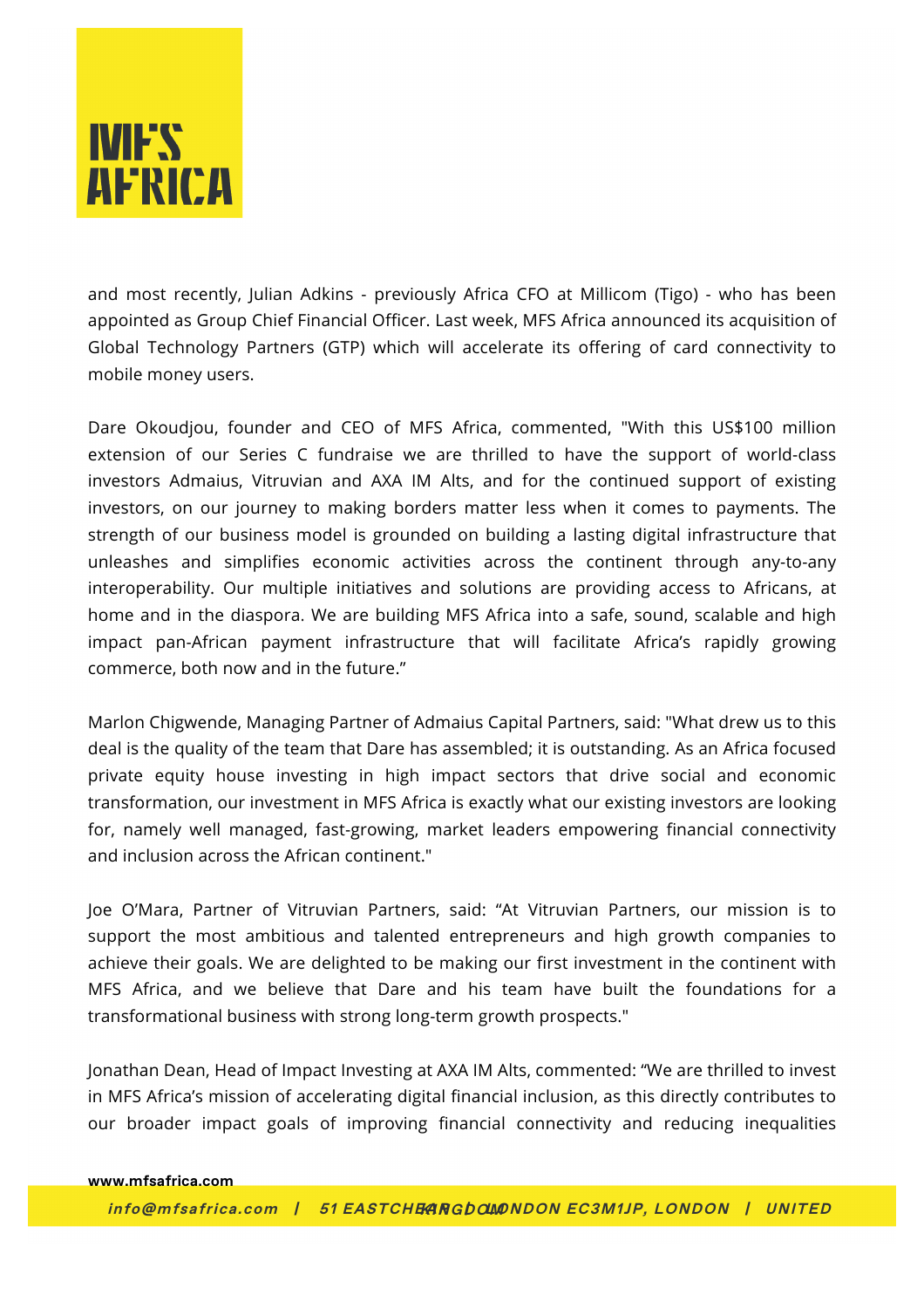

globally. Our investment will support the expansion of MFS Africa's product offering and the creation of economic and societal value."

FT Partners served as the exclusive financial and strategic advisor to MFS Africa in the Series C raise. This transaction underscores FT Partners' deep domain expertise and unrivalled track record in the payments space across emerging markets, including Africa.

– ENDS -

#### **Media Contact**

Name: Nik Jeffries Title: Senior Account Manager Email: nik.jeffries@brandcommsgroup.com Tel: +44 (0) 20 7638 6856

#### **About MFS Africa**

At MFS Africa, we believe that making a payment should be as easy as making a phone call. We believe that access is the currency through which Africans can overcome barriers and injustice and render borders insignificant. We give our partners access to a borderless world of opportunities, connecting enterprises, mobile money operators, money transfer operators, banks, non-bank financial institutions, and online and offline merchants to each other and to more than 400 million mobile money wallets in over 35 African countries. We enable domestic and cross-border disbursements and collections across our network of networks and work closely with all our partners across the globe to make borders matter less. Watch our video manifesto here.

#### **About Admaius Capital Partners**

Admaius Capital Partners is an experienced African investment manager currently managing in excess of \$250m. All of the Managing Partners of Admaius Capital Partners are African and have significant African experience. Admaius Capital Partners is headquartered in Kigali, and has offices in Nairobi, Johannesburg, Tunis and London and will shortly open its fifth office in Abidjan. Admaius is a commercial investor with a strong impact and social development focus. The business has former leaders of some of Africa's largest and most experienced

#### **www.mfsafrica.com**

 **info@mfsafrica.com | 51 EASTCHEAP KINGDOM | LONDON EC3M1JP, LONDON | UNITED**